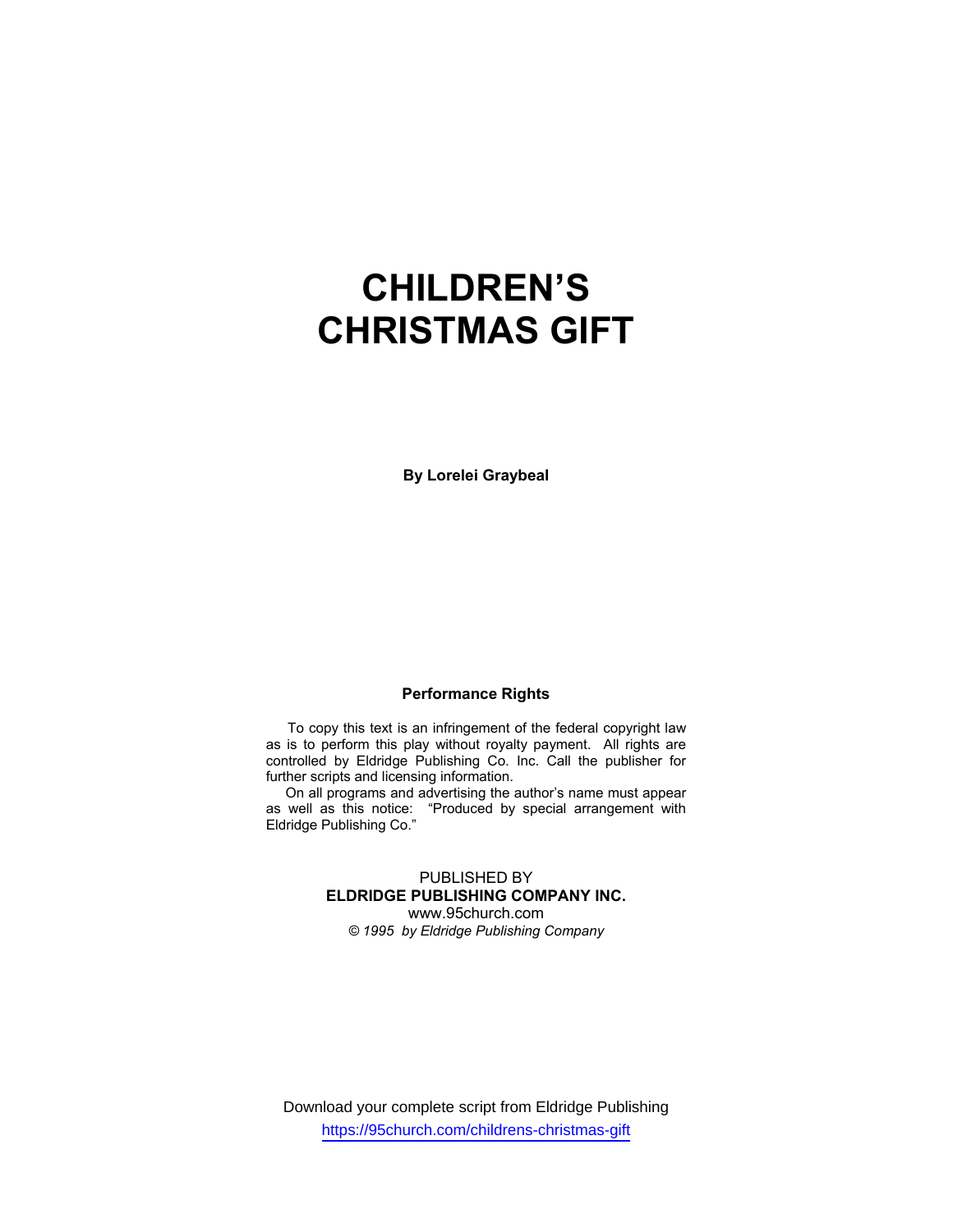*Children's Christmas Gift - 2 -* 

## **STORY OF THE PLAY**

 All the children in your church can participate in this play which explains the nativity in a simple, beautiful way. Two youngsters, Sam and Lori, have brought their young friend Terry to their church's Christmas pageant rehearsal. When they open a gift box which contains items associated with the nativity, an angel, a doll, a toy lamb, a shepherd's staff, and others, Sam and Lori explain to Terry that these are the best gifts to receive. Scripture readings and carols by the other children enhance the explanations of the nativity and add beauty to the performance. At the end, every child can enjoy a piece of birthday cake for Jesus.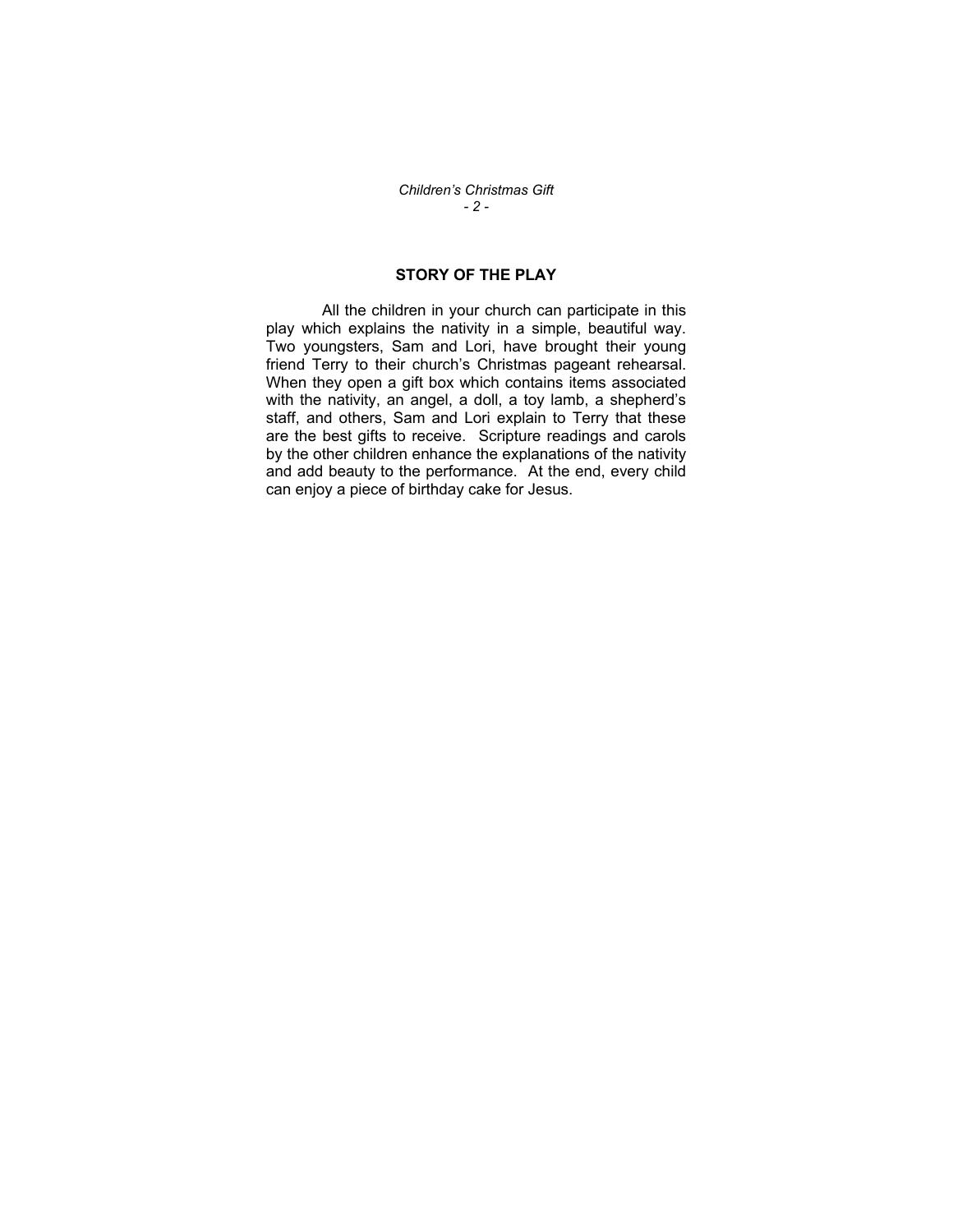*Children's Christmas Gift - 3 -* 

## **CAST OF CHARACTERS**

*(Flexible cast including 3 main speaking parts.)* 

**LORI:** The oldest, about 10-13 years old, attends church. **SAM:** Her brother, about 9-10, and very enthusiastic. **TERRY:** About 9-12 years old, doesn't attend church. **READERS, CHORUS:** Any number; various ages.

**Note**: The roles of Terry, Sam, and Lori can be easily played by boys or girls by changing names and pronoun references. While the play is best performed with a larger group of 25 or more, it can be easily adapted to smaller groups, by having trios and solos in place of a choir, doubling up on Readers, etc.

**Playing Time:** About 30 minutes.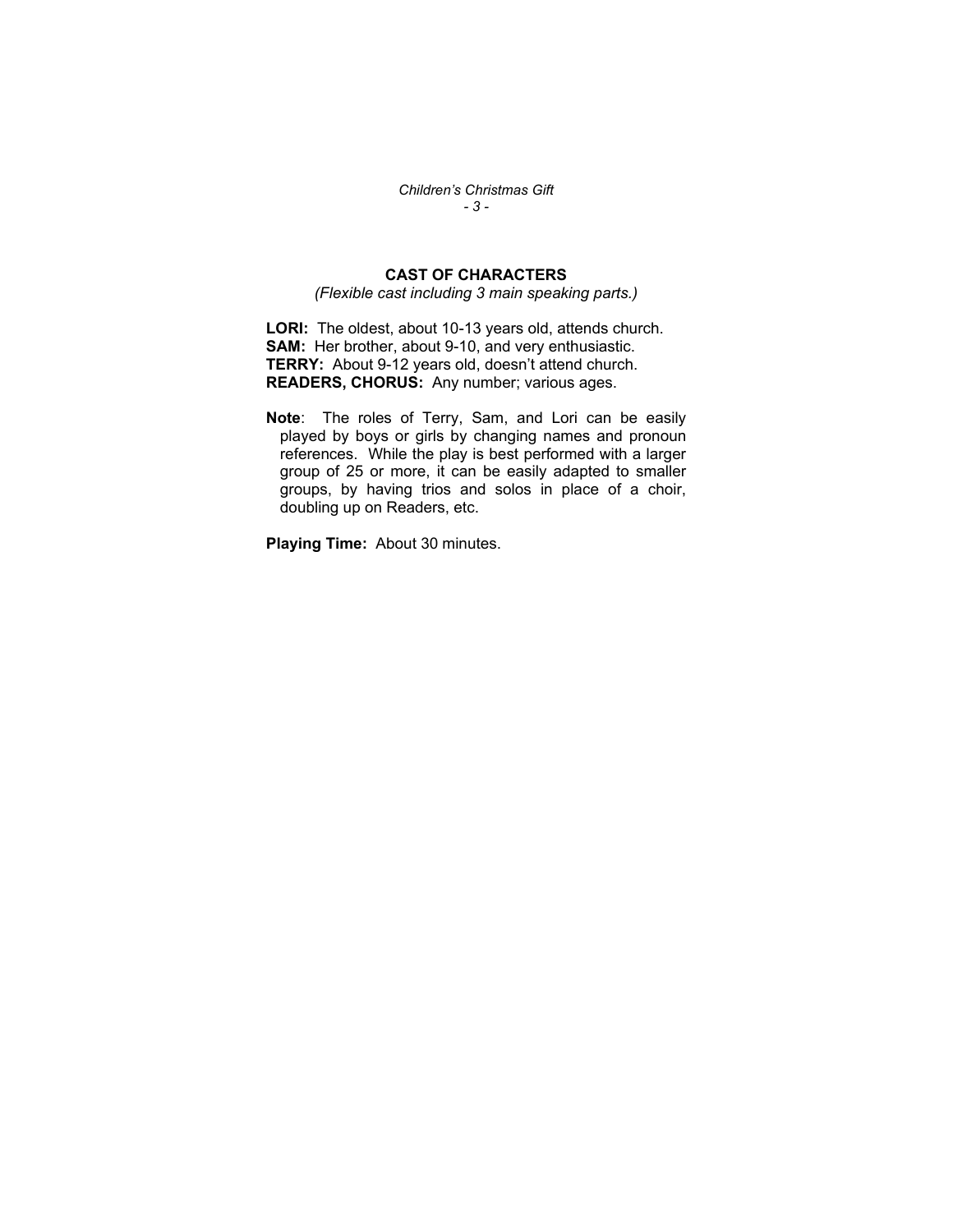#### **SETTING**

 The play is set in the wings of the stage where a Christmas program is practicing. The best way to stage the play is to divide the stage in half, using SL for Sam, Lori, and Terry, and the other half of the stage for the rest of the performers. An adult can be present to help cue the children.

#### **PROPS**

 The play requires a large box wrapped in Christmas paper at SL. In the large box are six smaller boxes containing:

1) an angel *(tree-top ornament.)* 

2) a doll with hay or straw in the box

3) a shepherd's staff *(can be made from cardboard.)*

4) a lamb *(can be a stuffed toy or a picture.)*

5) a small object wrapped in gold foil

6) a flashlight which is fastened to the bottom of the box and turned on

For the Young Children cards with letters B-A-B-Y; J-E-S-U-S, and also cards with the words love, joy, peace, patience, kindness, goodness, faithfulness, gentleness, self-control.

A birthday cake is also needed.

#### **SONGS AND SCRIPTURES**

 Scripture taken from the HOLY BIBLE, NEW INTERNATIONAL VERSION. Copyright 1973, 1978, 1984 International Bible Society. Used by permission of Zondervan Bible Publishers. All songs are public domain and can be found in numerous hymn books and song books. The director can choose to do as many verses as desired of each number.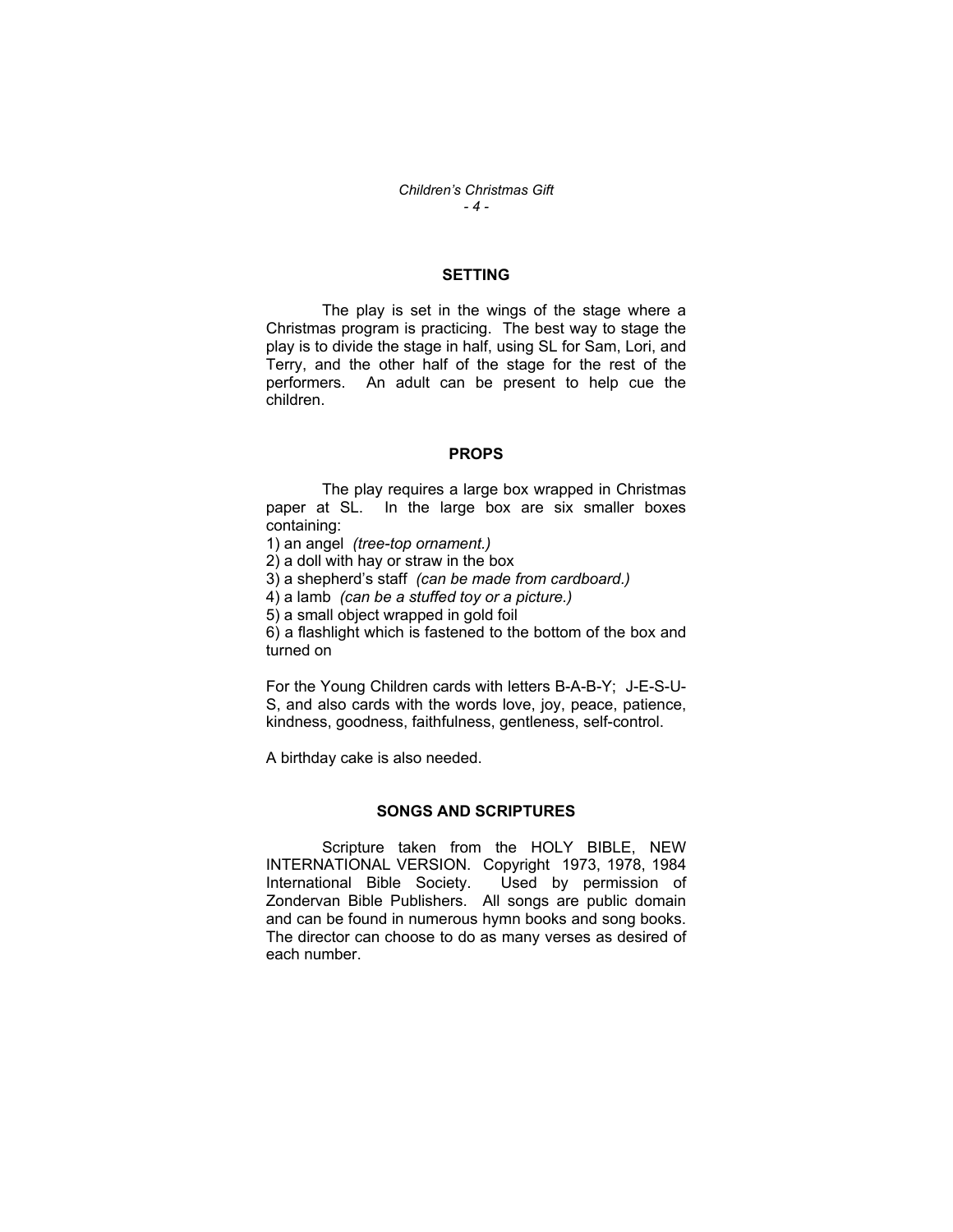#### **CHILDREN'S CHRISTMAS GIFT**

*(AT RISE: A few CHILDREN are waiting SR. Enter SAM, LORI, and TERRY, SL.)* 

LORI: So, what do you think you'll get for Christmas, Sam?

SAM: My friend got a pony once, but I don't think I'll get one.

LORI: You'll probably get something nice, though.

TERRY: *(Seeing present.)* Hey, what's that?

SAM: What a big present!

LORI: Who's it for?

TERRY: Let's go and see.

SAM: It's got my name on it.

LORI: Mine, too!

TERRY: Mine, too! It's got everybody's name on it.

LORI: So, let's open it. *(Opens box.)* 

TERRY: Another box? Let me see it. *(Opens next box.)* Oh, it's an angel. What kind of a Christmas present is that?

SAM: What do you mean?

- TERRY: Well, what does an angel have to do with Christmas? Isn't Christmas Santa Claus and reindeer and "Ho! Ho! Ho!"?
- LORI: Well, actually, Christmas started a long time before anyone ever dreamed up Santa Claus. It started about 2,000 years ago, when a young Jewish girl lived, named Mary. An angel came to her one day and told her she was going to have a very special baby - Jesus.

SAM: *(Seeing children SR.)* Hey, Lori, who are those kids?

LORI: They're the kids that are going to be in our church's Christmas program. They're here to practice.

READER 1: *(Moves CS and reads Luke 1:26-33.)* In the sixth month, God sent the angel Gabriel to Nazareth, a town in Galilee, to a virgin pledged to be married to a man named Joseph, a descendant of David. The virgin's name was Mary. The angel went to her and said, "Greetings, you who are highly favored! The Lord is with you!" Mary was greatly troubled at his words and wondered what kind of greeting this might be.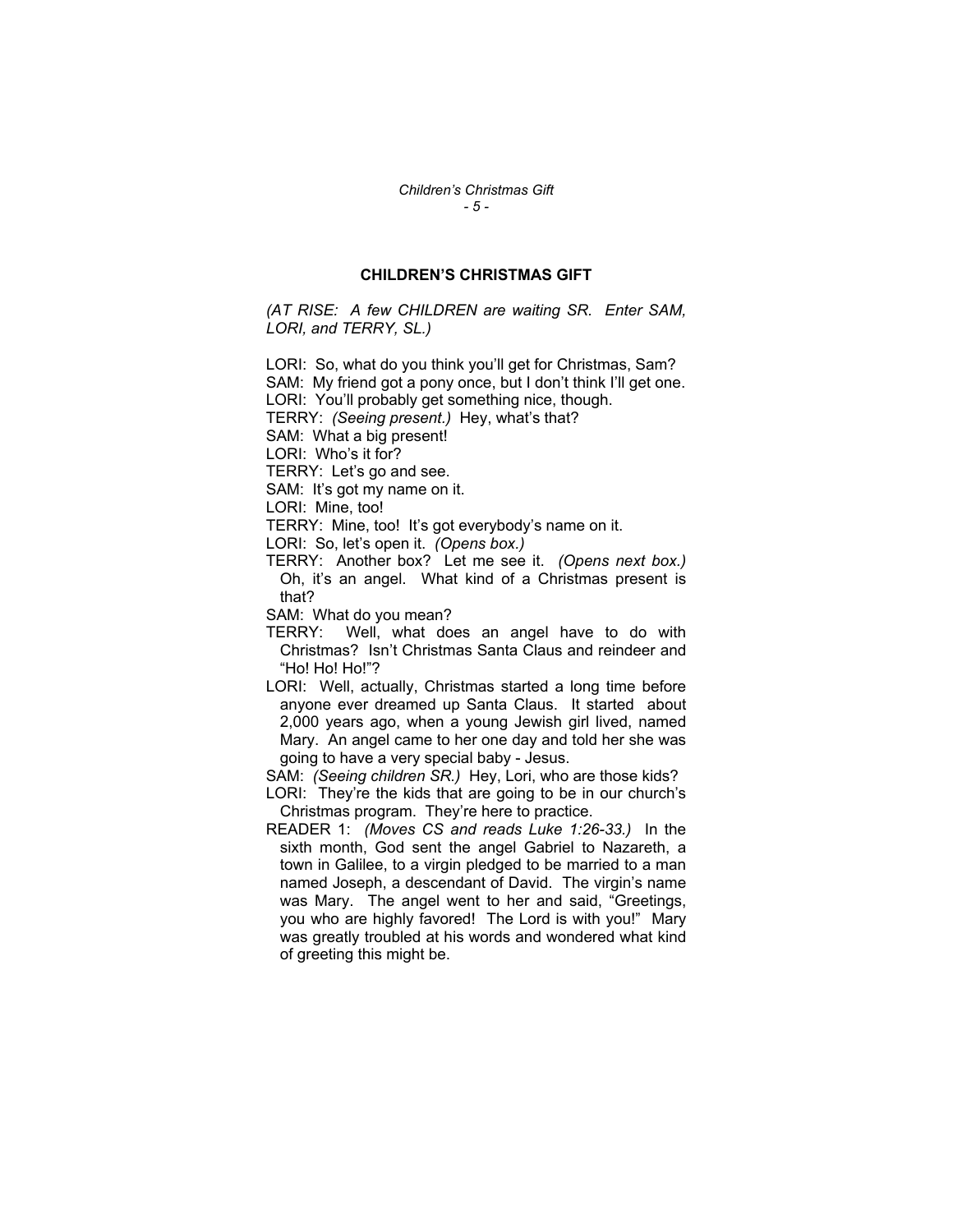*Children's Christmas Gift - 6 -* 

READER 1: *(Continued.)* But the angel said to her, "Do not be afraid, Mary, you have found favor with God. You will be with child and give birth to a son, and you are to give him the name Jesus. He will be great and will be called Son of the Most High. The Lord God will give him the throne of his father David, and He will reign over the House of Jacob forever; His kingdom will never end."

YOUNG CHILDREN: *(Move CS and hold up letters that spell out "BABY JESUS." Speaking one at a time.)* 

B is for Baby, lying on the hay,

A is for Angels, announcing the day.

B is for Bethlehem, the town of His birth,

Y is for Yule, when we celebrate with mirth.

J is for Jesus, who left His heavenly home,

E is for Earth, where for a lifetime He did roam.

S is for Star that showed wise men the way,

U is for Unity, which we still have today.

S is for Savior, who came to set us free,

Son of God, Son of Man - He's the one for me.

LORI: See, Terry? That's just what I was telling you. Angels are definitely a part of Christmas.

TERRY: So, that's how it is, huh?

SAM: *(Looking in big box.)* Look, here's another little box. *(Opens it.)* It's a baby. Look, Terry, it's a baby for baby Jesus.

TERRY: How come there's all this hay in the box with him? LORI: Shhh. Listen.

READER 2: *(Reads Luke 2:1,3-7.)* In those days Caesar Augustus issued a decree that a census should be taken of the entire Roman world ... and everyone went to his own town to register. So Joseph also went up from the town of Nazareth in Galilee to Judea, to Bethlehem, the town of David, because he belonged to the house and line of David. He went there to register with Mary, who was pledged to be married to him and was expecting a child. While they were there, the time came for the baby to be born, and she gave birth to her firstborn, a son. She wrapped him in cloths and placed him in a manger, because there was no room for them in the inn.